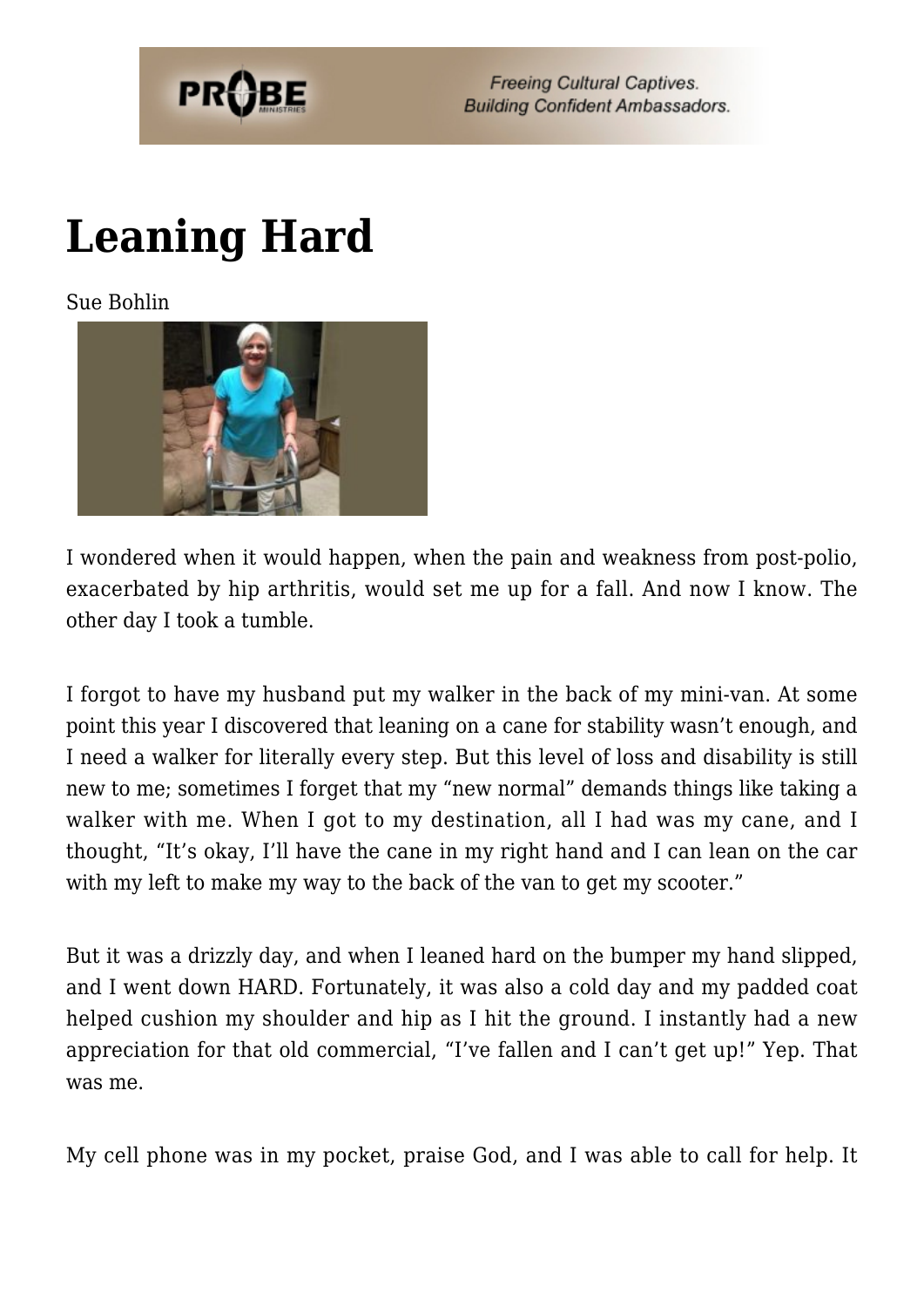

took two aides to lift me to a vertical position and then get my scooter out of the van, shaken and feeling very fragile but basically okay.

The doctor I was there to see also came out, and when she spoke I knew it was the Lord's voice through her: "Sue, you're trying to do too much on your own." Yep. That was me too.

I've thought a lot about how things have changed for me in the past couple of years as I've lost so much of my mobility and ability to do even the simplest things around the house. And since there is often a strong correlation between the physical world and spiritual reality, each one teaching us something about the other, I've become especially aware of my dependence on my walker and my scooter.

So it deeply blessed me when a friend dealing with stage-four renal cancer was featured in a video where she quoted from J.I. Packer in Joni Eareckson Tada's book *A Lifetime of Wisdom*:

*"God uses chronic pain and weakness, along with other afflictions, as his chisel for sculpting our lives. Felt weakness deepens dependence on Christ for strength each day. The weaker we feel, the harder we lean. And the harder we lean, the stronger we grow spiritually, even while our bodies waste away. To live with your 'thorn' uncomplainingly – that is, sweet, patient, and free in heart to love and help others, even though every day you feel weak – is true sanctification. It is true healing for the spirit. It is a supreme victory of grace."*

*The weaker we feel, the harder we lean. And the harder we lean, the stronger we*